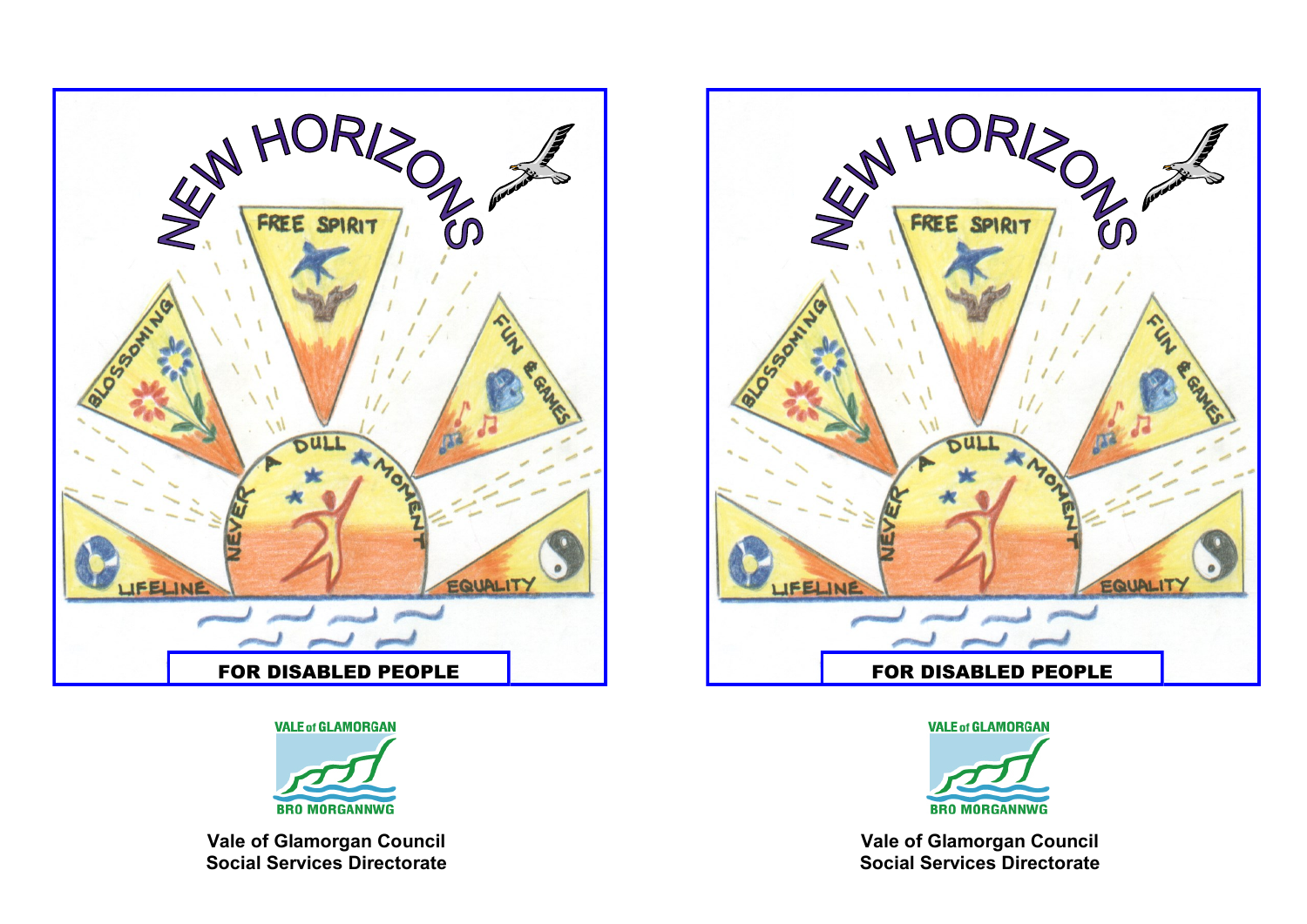

is a different kind of Day Service, provided by the Community Services Directorate of the Vale of Glamorgan Council to meet the individual needs of people who:-

- $\triangle$  Are permanently  $\&$  substantially physically disabled
- Are aged between 18 and 65
- Live in the community within the boundaries of the Vale of Glamorgan

The service is delivered by a trained and experienced team of staff who work in accordance with the National and Departmental Codes of Practice The service base is Hên Goleg, College Fields Close, Barry (near the Old College Inn). This base is also used by other local organisations who provide support for disabled people. Activities take place at the centre and in the community.

#### " We aim to promote Equality, Choice, Independence, Empowerment and Personal Development "

We hope to increase the quality of life and **NEW HORIZONS** 

available to each service user and to increase awareness of disability within our local community.



is a different kind of Day Service, provided by the Community Services Directorate of the Vale of Glamorgan Council to meet the individual needs of people who:-

- $\triangle$  Are permanently  $\&$  substantially physically disabled
- Are aged between 18 and 65
- Live in the community within the boundaries of the Vale of Glamorgan

The service is delivered by a trained and experienced team of staff who work in accordance with the National and Departmental Codes of Practice The service base is Hên Goleg, College Fields Close, Barry (near the Old College Inn). This base is also used by other local organisations who provide support for disabled people. Activities take place at the centre and in the community.

#### " We aim to promote Equality, Choice, Independence, Empowerment and Personal Development "

### We hope to increase the quality of life and **NEW HORIZONS**

available to each service user and to increase awareness of disability within our local community.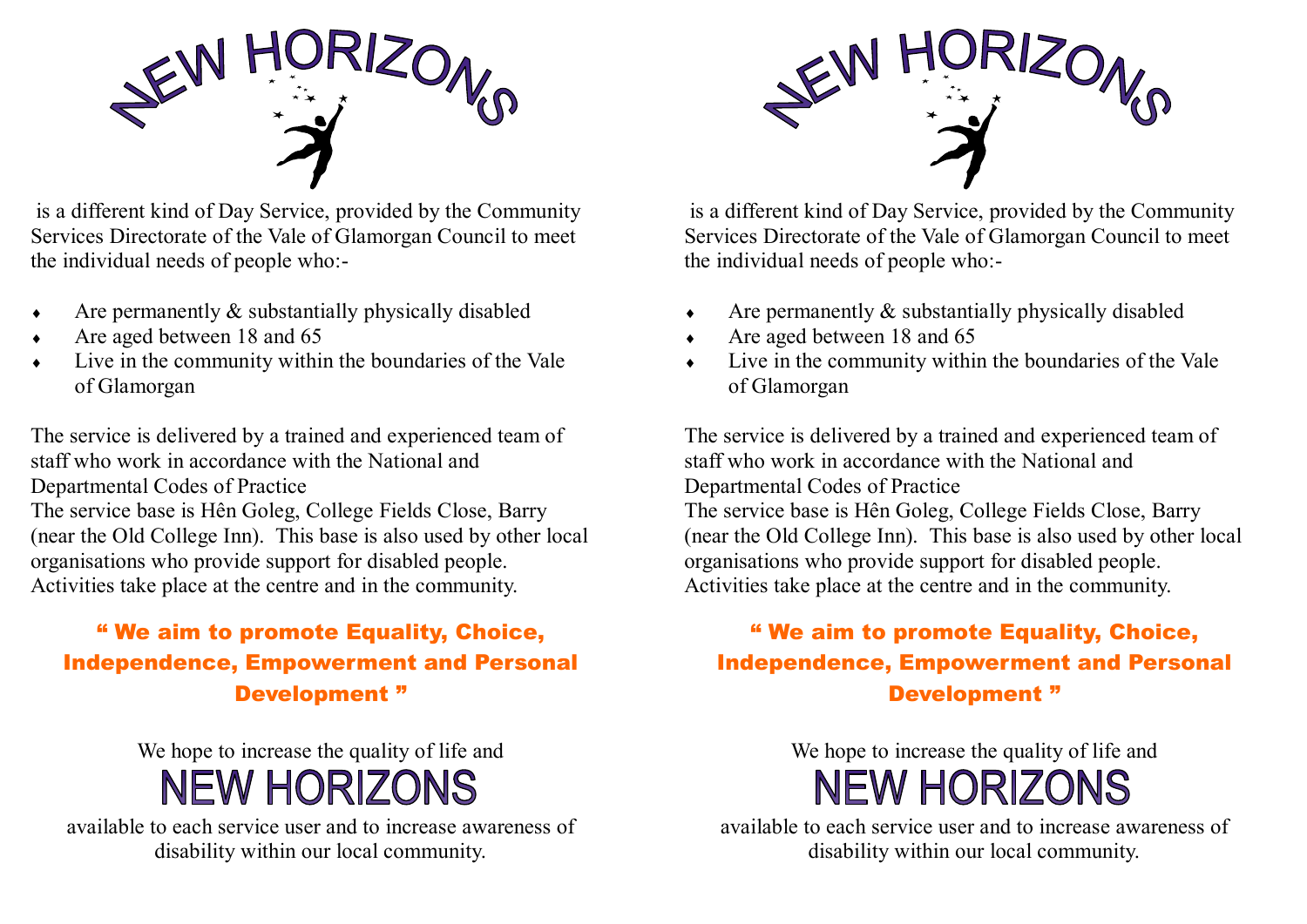## **WE COULD HELP YOU -**

## **WE COULD HELP YOU -**

- To become more confident & independent
- To improve your health, wellbeing & self esteem
- To maintain & develop skills
- To access information
- To meet people and make new contacts
- To achieve personal goals
- **TO ENJOY LIFE**

## **BY PROVIDING -**

- Individual needs led day service plans
- Personal care
- Support with activities
- Respite & support for carers
- Accessible transport
- Emotional support
- Healthy meals
- An accessible environment
- Community activities
- Support for communication
- Advocacy
- Therapeutic & creative activities
- Support to access education & employment
- An information resource
- Beauty therapy
- Social activities
- **LAUGHTER & FUN**
- To become more confident & independent
- To improve your health, wellbeing & self esteem
- To maintain & develop skills
- $\overline{\phantom{a}}$  To access information
- To meet people and make new contacts
- To achieve personal goals
- **TO ENJOY LIFE**

## **BY PROVIDING -**

- Individual needs led day service plans
- Personal care
- Support with activities
- ◆ Respite & support for carers
- Accessible transport
- Emotional support
- $\leftarrow$  Healthy meals
- An accessible environment
- Community activities
- Support for communication
- Advocacy
- Therapeutic & creative activities
- Support to access education & employment
- An information resource
- $\leftarrow$  Beauty therapy
- Social activities
- **LAUGHTER & FUN**